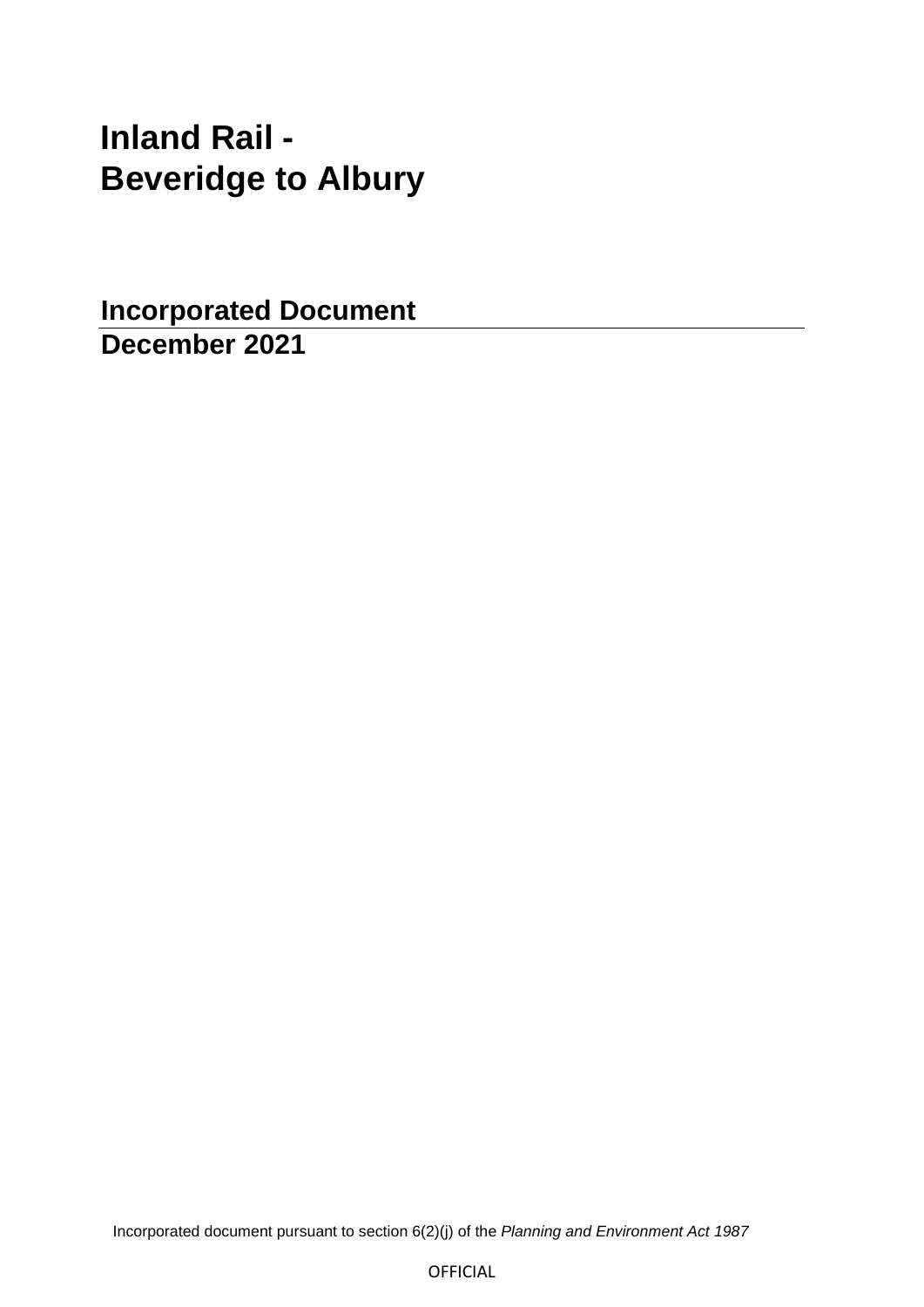# **1.0 INTRODUCTION**

This document is an Incorporated Document in the Whittlesea, Mitchell, Strathbogie, Benalla, Wangaratta and Wodonga Planning Schemes (**the Planning Schemes**) and is made pursuant to section 6(2)(j) of the *Planning and Environment Act 1987*.

This Incorporated Document facilitates the delivery of the Inland Rail - Beveridge to Albury Project (**the Project**)

The control in Clause 4 prevails over any contrary or inconsistent provision in the Planning Schemes.

## **2.0 PURPOSE**

The purpose of the control in Clause 4.0 is to permit and facilitate the use and development of the land described in Clause 3.0 for the purposes of the Project, in accordance with the requirements specified in Clause 4.0.

## **3.0 LAND**

The control in Clause 4 applies to the land shown as SCO18 on the planning scheme maps forming part of the Planning Schemes (**the Project Land**).

## **4.0 CONTROL**

## **4.1 EXEMPTION FROM PLANNING SCHEME REQUIREMENTS**

Despite any provision to the contrary or any inconsistent provision in the Planning Schemes, no planning permit is required for, and no provision in the Planning Schemes operates to prohibit, restrict or regulate the use or development of the Project Land for the purposes of, or related to, constructing, maintaining or operating the Project.

The use and development of the Project Land for the purposes of, or related to, the Project includes, but is not limited to, the following:

- a) Road and railway works, including but not limited to, works to facilitate the provision of new rail and road infrastructure, relocation of pedestrian infrastructure and installation of new pedestrian infrastructure, relocation of utilities and installation of new utility infrastructure, earthworks, piling, replacement of track infrastructure, access tracks, environmental mitigation measures, landscaping, vegetation removal and bicycle and pedestrian shared use paths.
- b) Use and development of land for a railway or railway station, including railway tracks and associated communications, signaling, service roads and other rail related infrastructure.
- c) Use and development of land for a road, including associated communications, signaling, and other road related infrastructure.
- d) Buildings and works to facilitate the development of new publicly accessible spaces and public realm improvements including, but not limited to, streetscape and landscape works and associated infrastructure.
- e) Creation and alteration of access to roads.
- f) Alteration and upgrades to existing intersections and development of new intersections.

Page 2 of 8

#### **OFFICIAL**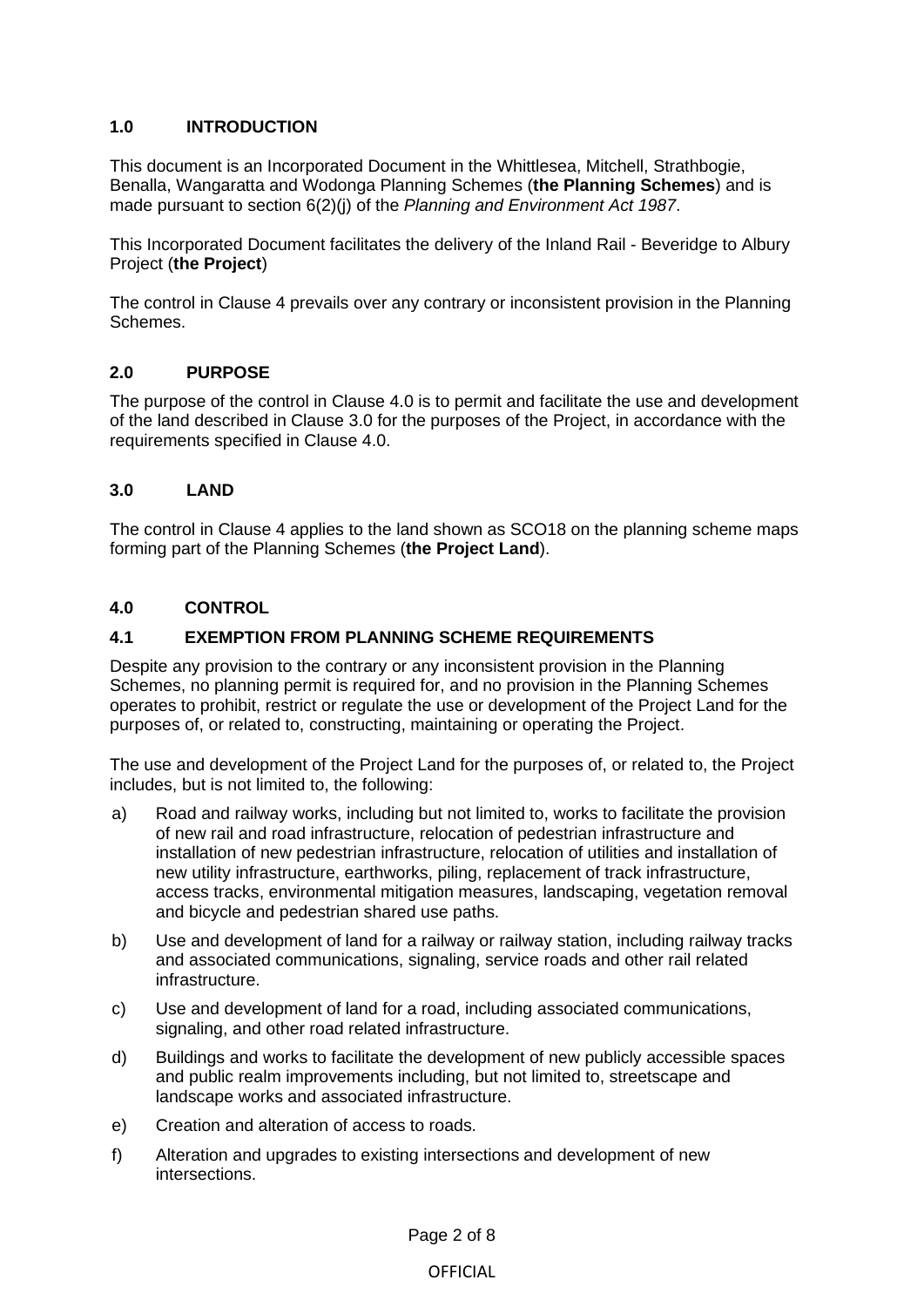- g) Relocation of telecommunications infrastructure.
- h) Associated rail infrastructure, including power upgrades and overhead infrastructure, cabling and signaling.
- i) Bus stops, car parking, bicycle facilities, landscaping and loading and unloading facilities.
- j) Ancillary activities, preparatory and enabling works, including but not limited to:
	- i) Developing and using lay down areas and depots for construction purposes.
	- ii) Temporary stockpiling of excavation material for construction purposes.
	- iii) Constructing and using temporary site workshops and storage, staff car parking, administration and amenities buildings.
	- iv) Removing, destroying and lopping of trees and removing vegetation, including native vegetation and dead native vegetation.
	- v) Demolishing and removing buildings, structures, infrastructure and works.
	- vi) Relocating, modifying, protecting and upgrading services and utilities.
	- vii) Constructing fences, temporary site barriers and site security.
	- viii) Constructing or carrying out works to create or alter roads, car parking areas, bunds, mounds, landscaping, excavate land, salvage artefacts and alter drainage.
	- ix) Constructing and using temporary access roads, diversion roads and vehicle parking areas, loading and unloading areas, access paths and pedestrian walkways.
	- x) Earthworks including cutting, stockpiling and removal of spoil, and formation of drainage works.
	- xi) Displaying signs in relation to the Project.
	- xii) Subdividing and consolidating land.
	- xiii) Carrying out works to alter watercourses.

# **4.2 CONDITIONS**

The use and development permitted by this Incorporated Document must be undertaken in accordance with the following conditions:

#### Environmental Management Framework

- 4.2.1 Prior to the commencement of works, excluding preparatory works listed in Clause 4.3.1, an Environmental Management Framework (EMF) must be prepared to the satisfaction of the Minister for Planning. The EMF must be informed by the findings and conclusions of the project's Environment Report, submissions on the Environment Report and the proponent's responses and the recommendations of the Minister's assessment. It must be prepared in consultation with Head, Transport for Victoria, Environment Protection Authority Victoria, Whittlesea City Council, Mitchell Shire Council, Strathbogie Shire Council, Benalla Rural City Council, Wangaratta Rural City Council, Wodonga City Council and the Department of Environment, Land Water and Planning.
- 4.2.2 The EMF must include: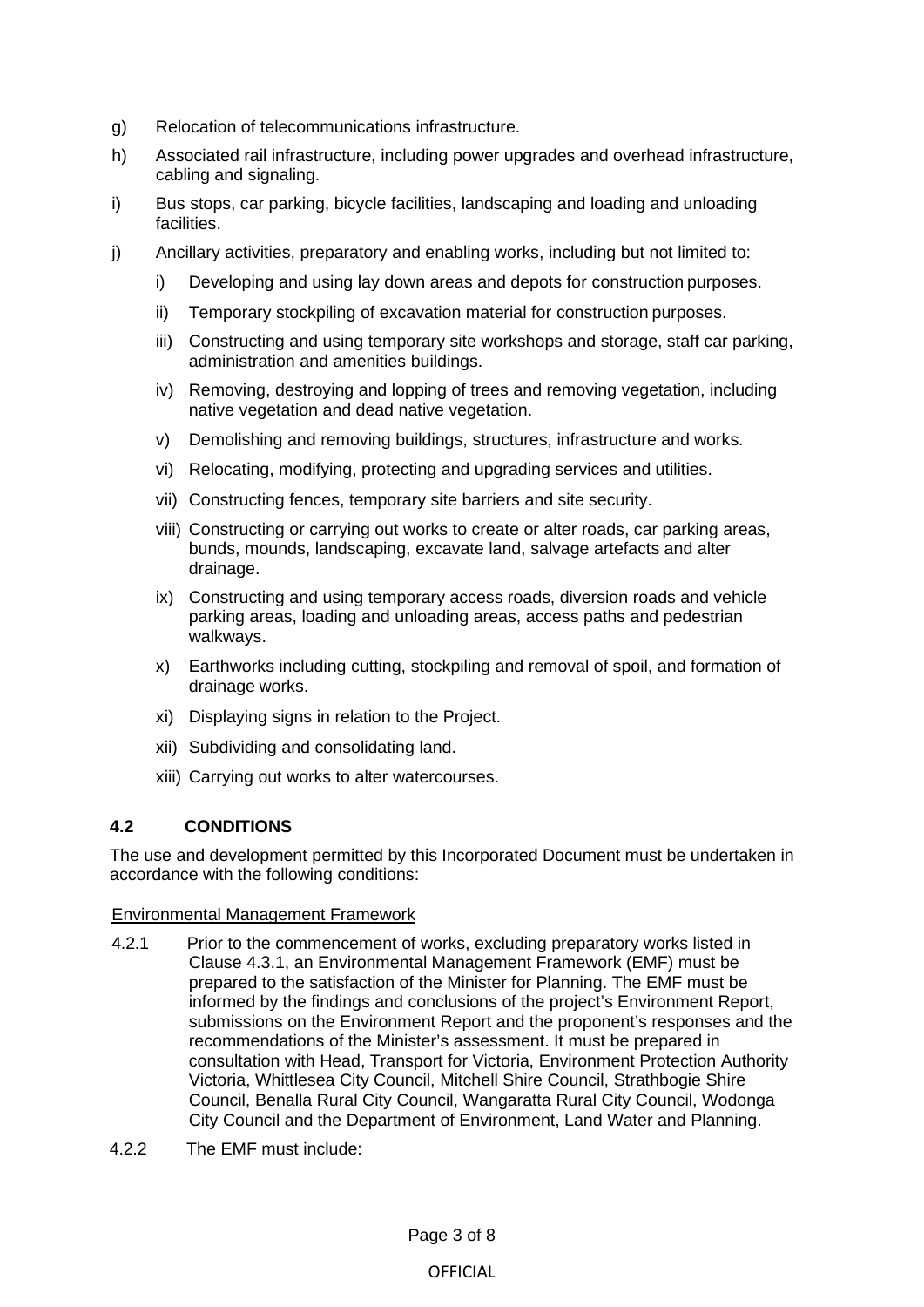- a. Environmental Performance Requirements (EPRs) which set the environmental outcomes that must be achieved during the design, construction and operation of the Project, informed by the findings and conclusions of the Project's environment report and the environmental risk assessment.
- b. The process and timing for the preparation of Construction Environment Management Plans and other plans required by the EPRs.
- c. Performance monitoring and reporting processes, including auditing to ensure environmental and amenity effects are managed in accordance with the EPRs during construction of the Project.
- d. A statement of all environmental commitments for the Project.
- 4.2.3 The EMF must be submitted to and approved by the Minister for Planning and may be prepared and approved in stages or parts and may be amended from time to time with the approval of the Minister for Planning.
- 4.2.4 The use and development for the Project must be carried out in accordance with the approved EMF and the approved Environmental Performance Requirements.

#### Urban Design Framework

- 4.2.5 Prior to the commencement of works, excluding preparatory works listed in Clause 4.3, an Urban Design Framework (UDF) must be prepared to the satisfaction of the Minister for Planning in consultation with the Head, Transport for Victoria, Whittlesea City Council, Mitchell Shire Council, Strathbogie Shire Council, Benalla Rural City Council, Wangaratta Rural City Council and Wodonga City Council. The UDF must outline the urban design vision, principles and sitespecific objectives for the Project and commentary on the public consultation comments at the following enhancement site locations:
	- a. Wandong (Broadford-Wandong Road)
	- b. Broadford (Hamilton Street and Short Street)
	- c. Euroa (Euroa Station precinct)
	- d. Benalla (Benalla Station precinct)
	- e. Glenrowan (Beaconsfield Parade)
	- f. Wangaratta (Wangaratta Station precinct).

#### Concept Plans

- 4.2.6 Prior to the commencement of works at the following enhancement sites, excluding preparatory works listed in Clause 4.3, Concept Plans for the following enhancement sites must be prepared to the satisfaction of the Minister for Planning:
	- a. Broadford (Short Street)
	- b. Euroa (Euroa Station precinct)
	- c. Benalla (Benalla Station precinct)
- 4.2.7 The Concept Plans must show the general built form for each enhancement site and include where relevant:
	- a. A site layout plan that shows site boundaries and the location of permanent buildings and structures, excluding underground utilities.
	- b. Plans, including sections and elevations.

Page 4 of 8

#### **OFFICIAL**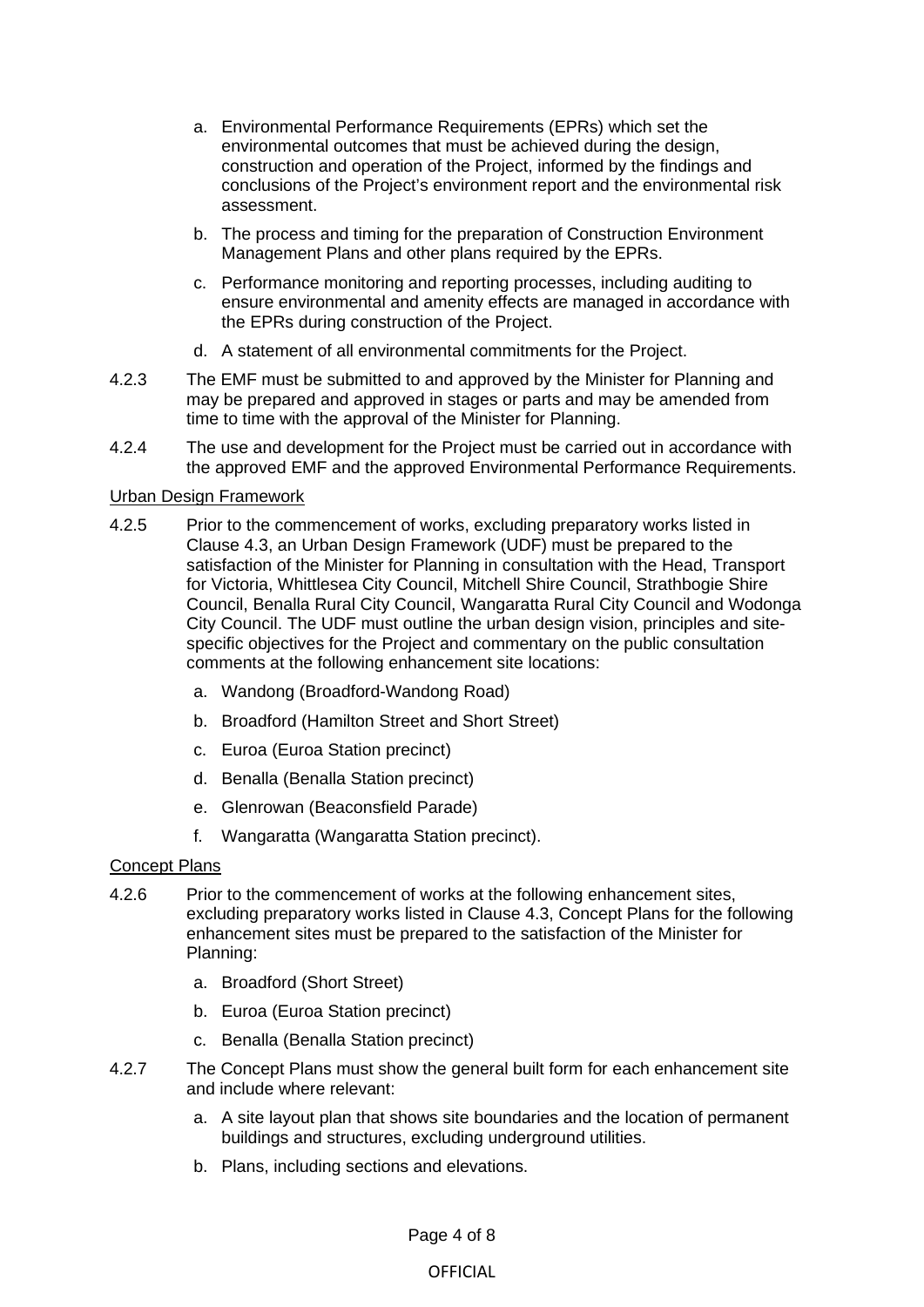- 4.2.8 A Concept Plan must be accompanied by the following, where relevant:
	- a. Commentary on the options considered.
	- b. An explanation demonstrating how the Concept Plan is in accordance with the approved Urban Design Framework (UDF).
	- c. An explanation demonstrating how the Concept Plan would comply with the relevant EPRs included in the approved EMF.
- 4.2.9 Prior to submitting plans to the Minister for Planning for approval under Clause 4.2.6, the Concept Plan must be:
	- a. Provided to the relevant council(s) for consultation.
	- b. Provided to the Head, Transport for Victoria for consultation.
	- c. Made available for public inspection and comment on a clearly identifiable Project website. The website must set out details about the entity and contact details to which written comments can be directed during that time and specify the time and manner for the making of written comments. The minimum period for public inspection must be 28 days.

Consultation in accordance with (a) & (b) can occur prior to, during and after the public inspection and comment period in (c).

4.2.10 A Concept Plan submitted to the Minister for Planning for approval under Clause 4.2.6 must be accompanied by a summary of the consultation undertaken, key themes raised in written comments, consideration and responses to key issues.

#### Native Vegetation

For the purposes of this incorporated document:

*Guidelines* means the *Guidelines for removal, destruction or lopping of native vegetation*  (Department of Environment, Land, Water and Planning, December 2017).

*Secretary* means the Secretary to the Department of Environment, Land, Water and Planning (as constituted under Part 2 of the *Conservation, Forests and Lands Act 1987*).

*Remove native vegetation* means to remove, destroy and/or lop native vegetation.

- 4.2.11 Before the removal of native vegetation, details of the proposed removal of native vegetation necessary for the construction of the Project must be prepared in accordance with the application requirements in the Guidelines to the satisfaction of the Secretary.
- 4.2.12 Before the removal of native vegetation, excluding native vegetation removed under Clause 4.3, the biodiversity impacts from the removal of that native vegetation must be offset in accordance with the Guidelines. The offset must include any native vegetation removed under Clause 4.3. Evidence that the required offset has been secured must be provided to the satisfaction of the Secretary.
- 4.2.13 In exceptional circumstances, the Secretary to DELWP may vary the timing of the offset requirement.
- 4.2.14 The offset(s) secured for the Project may be reconciled in accordance with the *Assessor's handbook – Applications to remove, destroy or lop native vegetation* (DELWP, October 2018).
- 4.2.15 The requirements of this clause may be satisfied in separate components or

# OFFICIAL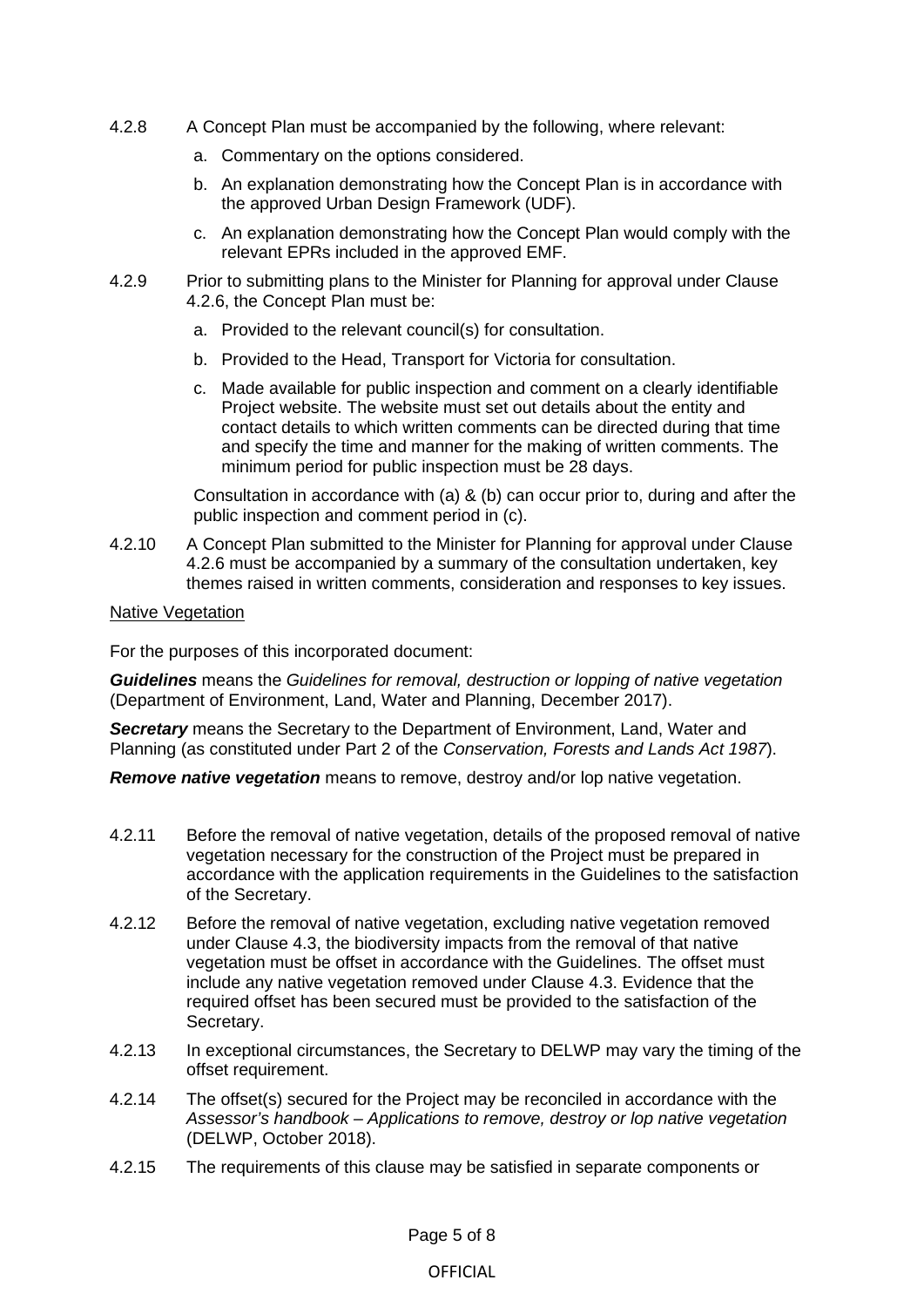stages of a development, but each requirement must be satisfied before the removal of native vegetation for that component or stage.

#### Flood Management

4.2.16 Where, but for this Incorporated Document, a planning permit would be required for buildings and works within the Floodway Overlay, Land Subject to Inundation Overlay or Urban Floodway Zone, the buildings and works must be undertaken to the satisfaction of the relevant floodplain management authority.

#### Heritage Management

- 4.2.17 Where, but for this Incorporated Document, a planning permit would be required for buildings, works, demolition, alteration or removal of a heritage place within a Heritage Overlay (excluding preparatory buildings and works under Clause 4.3), a heritage impact assessment including demolition and concept plans must be prepared to the satisfaction of the Minister for Planning, except as otherwise agreed by the Minister for Planning.
- 4.2.18 Where, but for this Incorporated Document, a planning permit would be required to remove, destroy or lop a tree within a Heritage Overlay where tree controls apply, (excluding preparatory buildings and works under Clause 4.3) a report or plan showing the trees to be removed, and measures taken to reduce tree removal must be prepared to the satisfaction of the Minister for Planning, except as otherwise agreed by the Minister for Planning.

#### Creating and altering access to roads

- 4.2.19 Where, but for this Incorporated Document, an application to create or alter access to a road in a Road Zone, Category 1 would be referred to the Head, Transport for Victoria, the creation or alteration of access must be undertaken in consultation with the Head, Transport for Victoria.
- 4.2.20 Before a plan of subdivision is certified under the Subdivision Act 1988, the consent of the Head, Transport for Victoria must be obtained to subdivide land adjacent to a road declared as a freeway or arterial road under the Road Management Act 2004 or land owned by the Head, Transport for Victoria for the purpose of a road.

#### Construction works within the Seymour Hospital emergency service flight path

4.2.21 Where, but for this Incorporated Document, a planning permit would be required for buildings and works within Schedule 9 of the Design and Development Overlay under the Mitchell Planning Scheme, the buildings and works must be undertaken to the satisfaction of the Secretary to the Department of Health and Human Services.

#### Other conditions

- 4.2.22 Unless otherwise stated, the plans and other documents listed in Clause 4.2 must be to the satisfaction of the Minister for Planning or other relevant approving authority prior to the commencement of works.
- 4.2.23 Plans and other documents may be prepared and approved for separate components or stages of the Project but each plan or other document must be approved before commencement of works for that component or stage, excluding preparatory buildings and works listed in Clause 4.3.
- 4.2.24 The plans and documentation required under Clause 4.2 may be amended from time to time to the satisfaction of the Minister for Planning or relevant approving authority, except as otherwise agreed by the Minister or the relevant approving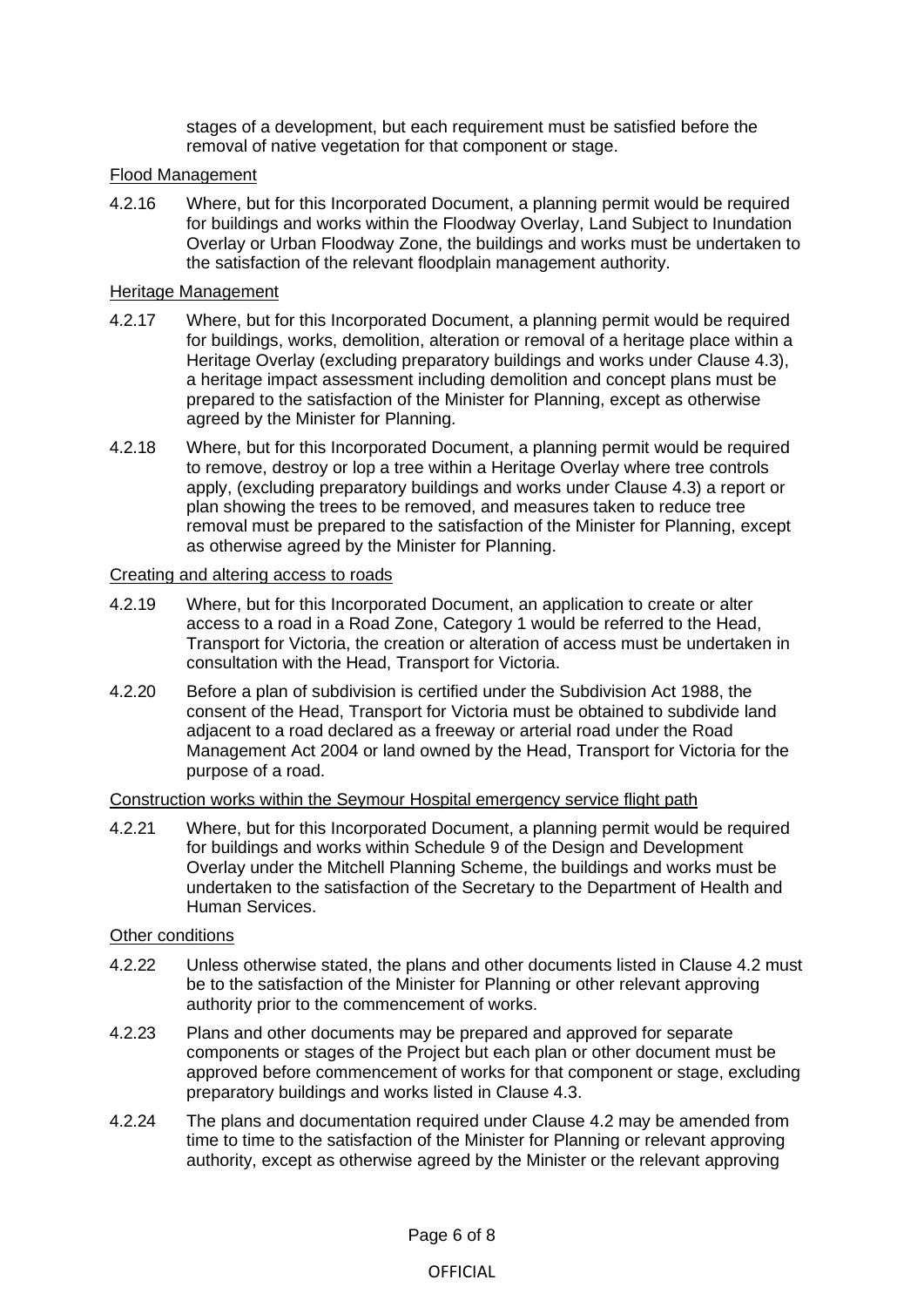authority.

4.2.25 The use and development of the Project Land must be undertaken generally in accordance with the approved plans and documents.

#### **4.3 PREPARATORY BUILDINGS AND WORKS**

- 4.3.1 The following preparatory buildings and works may be undertaken, and the Project Land may be used in the following manner before the requirements specified in Clause 4.2 are satisfied. Preparatory buildings and works for the Project include, but are not limited to:
	- i) Buildings and works, including vegetation removal, where but for this Incorporated Document, a planning permit would not be required under the provisions of the planning schemes.
	- ii) Development of track slews.
	- iii) Investigating, testing and preparatory works to determine the suitability of land, and property condition surveys.
	- iv) Creation and use of construction access points and working platforms.
	- v) Site establishment works including temporary site fencing and hoarding, site offices, and hardstand and laydown areas.
	- vi) Construction, protection, modification, removal or relocation of utility services, rail signaling, overhead and associated infrastructure.
	- vii) Establishment of environment and traffic controls, including designation of 'no-go' zones.
	- viii) Establishment of temporary car parking.
	- ix) Demolition to the minimum extent necessary, to enable preparatory works.
- 4.3.2 Removal of vegetation associated with preparatory buildings and works may be undertaken before the requirements specified in Clause 4.2 (excluding the EMF in condition 4.2.1-4.2.4) are satisfied, limited to the following:
	- i) The removal of native vegetation to the minimum extent necessary to enable preparatory buildings and works.
	- ii) The removal of vegetation within an Environmental Significance Overlay and Vegetation Protection Overlay to the minimum extent necessary to enable preparatory buildings and works.
- 4.3.3 Before the removal of native vegetation under Clause 4.3.2 associated with preparatory buildings and works, information about the native vegetation to be removed must be provided to the satisfaction of the Secretary to DELWP in accordance with the application requirements in the Guidelines.
- 4.3.4 The biodiversity impacts from the removal of native vegetation under Clause 4.3 must be included in the total biodiversity impacts when determining offset(s) in accordance with Clause 4.2.12.